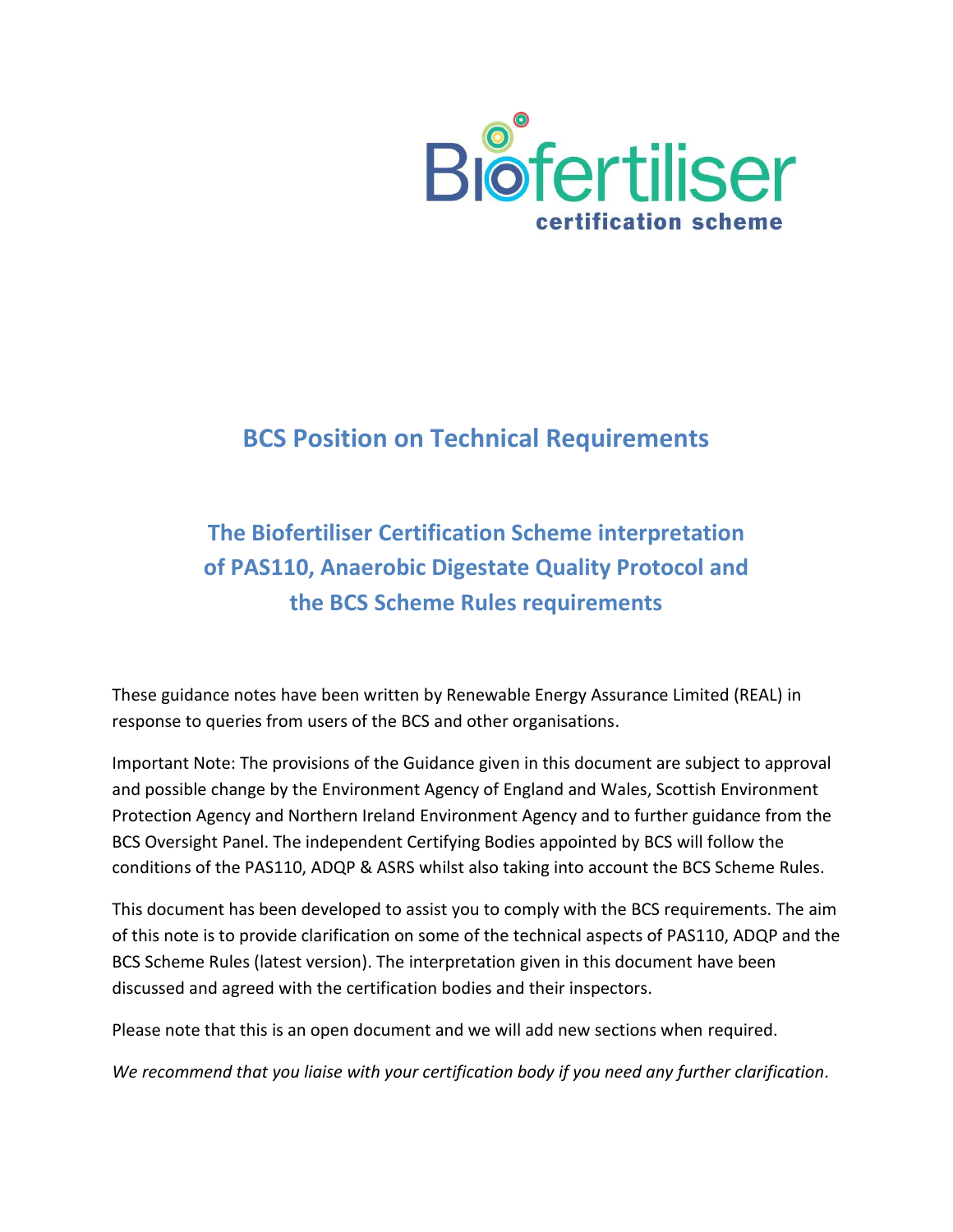

# **Contents**

| $\mathbf{1}$                                                                               |                                                                                         |
|--------------------------------------------------------------------------------------------|-----------------------------------------------------------------------------------------|
| 2                                                                                          |                                                                                         |
| 3                                                                                          |                                                                                         |
| 4                                                                                          |                                                                                         |
| 5                                                                                          |                                                                                         |
| 6                                                                                          |                                                                                         |
| 7                                                                                          |                                                                                         |
| 8                                                                                          |                                                                                         |
| 9                                                                                          | Position regarding transition from compliance with Paragraph 7 Exemption (Waste for the |
| benefit of land) to a PTE testing regime in accordance with PAS 110 & ADQP requirements  8 |                                                                                         |
| 10                                                                                         | Seeding the digester using material from sewage sludge - removed 8                      |
| 11                                                                                         |                                                                                         |
| 12                                                                                         |                                                                                         |
| 13                                                                                         |                                                                                         |
| 14                                                                                         |                                                                                         |
| 15                                                                                         |                                                                                         |
| 16                                                                                         |                                                                                         |
| 17                                                                                         |                                                                                         |
| 18                                                                                         |                                                                                         |
| 19                                                                                         |                                                                                         |
| 20                                                                                         |                                                                                         |
| 21                                                                                         |                                                                                         |
| 22                                                                                         |                                                                                         |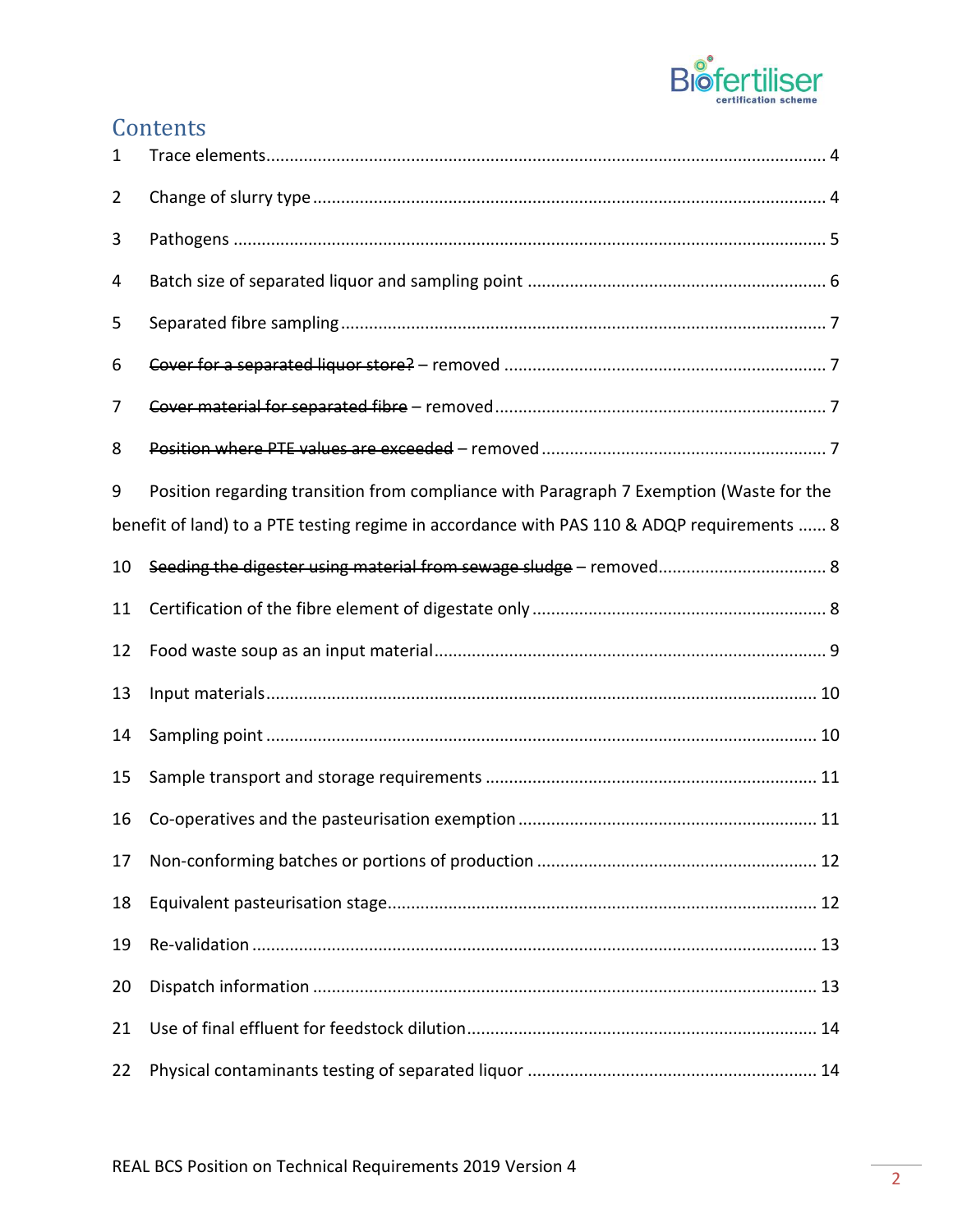

# **Changes from previous version**

June 2019 – December 2019

- Updates to PAS 110 references in section 1 (Trace elements), section 2 (Change of slurry type), and section 3 (Pathogens)
- Removal of section 6 (Cover for a separated liquor store?)
- Removal of section 7 (Cover material for separated fibre)
- Removal of section 8 (Position where PTE levels are exceeded)
- Removal of section 10 (Seeding the digester using material from sewage sludge)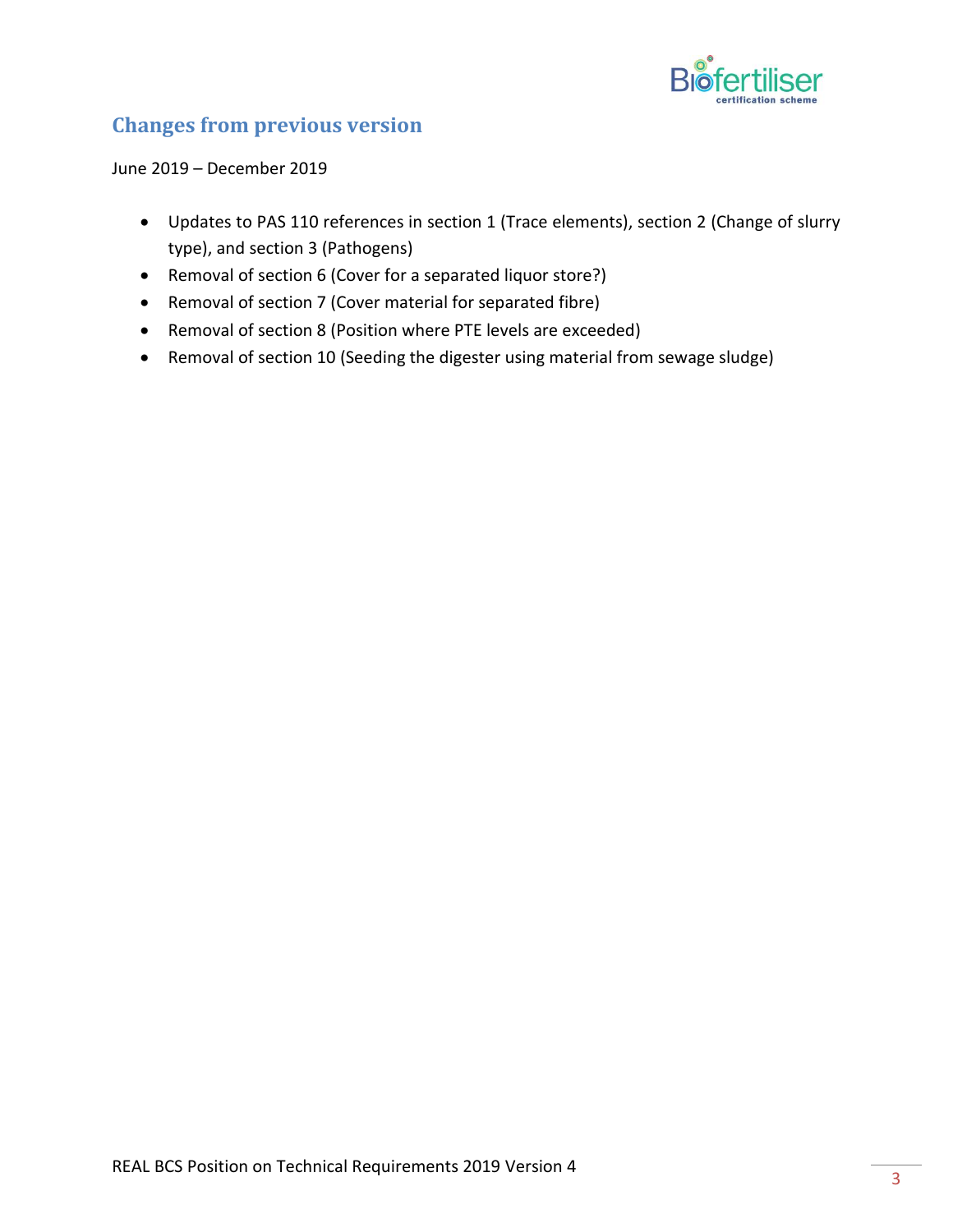

# <span id="page-3-0"></span>**1 Trace elements**

Is it necessary to have a supplier agreement for any trace elements added to the digester or can it be defined as a 'process additive' in the SOPs, including naming of the specific product and supplier?

Purpose of use: optimization of biogas yield. Rate of use @ The farm: add 600 grams to 50 tonnes / day inputs to digester.

#### **REAL BCS's interpretation**

The product can be used as described. Details of the additive, preferably supported by a manufacturer's data sheet, should be recorded and available for inspection.

#### **References:**

- Refer to Appendix B of the ADQP Line 1 Input materials shall be biodegradable and may include non‐waste biodegradable materials.
- Refer to the PAS110 Section 6 Input Materials this section is intended for biodegradable (definition 3.7) input material so does not address the process additive above. However, it would appear to be covered by the general term in 6.1 that "reasonable care shall be taken to avoid any contaminated wastes, products or materials from becoming included with the input materials."

# <span id="page-3-1"></span>**2 Change of slurry type**

The pig slurry currently fed into the digester equates to approx. 3.8 % of total input to the digester each day. The remainder of total input per day is liquidized, de‐packaged food waste.

It is proposed to switch from pig to cow slurry during the PAS 110 validation process; this does not appear to represent 'significant change' having considered the slurries' dry matter characteristics and that the proportion mixed with food waste is low on a vol/vol basis. We do not expect any change to how we operate the AD process nor a significant/material impact on the test results of the separated liquor and fibre fractions.

#### **REAL BCS's interpretation**

The changes concern inputs of animal slurries with broadly similar generic characteristics, which do not necessitate significant changes to the production process management. Therefore, it is advised that the feedstock changes will not affect the validation process. An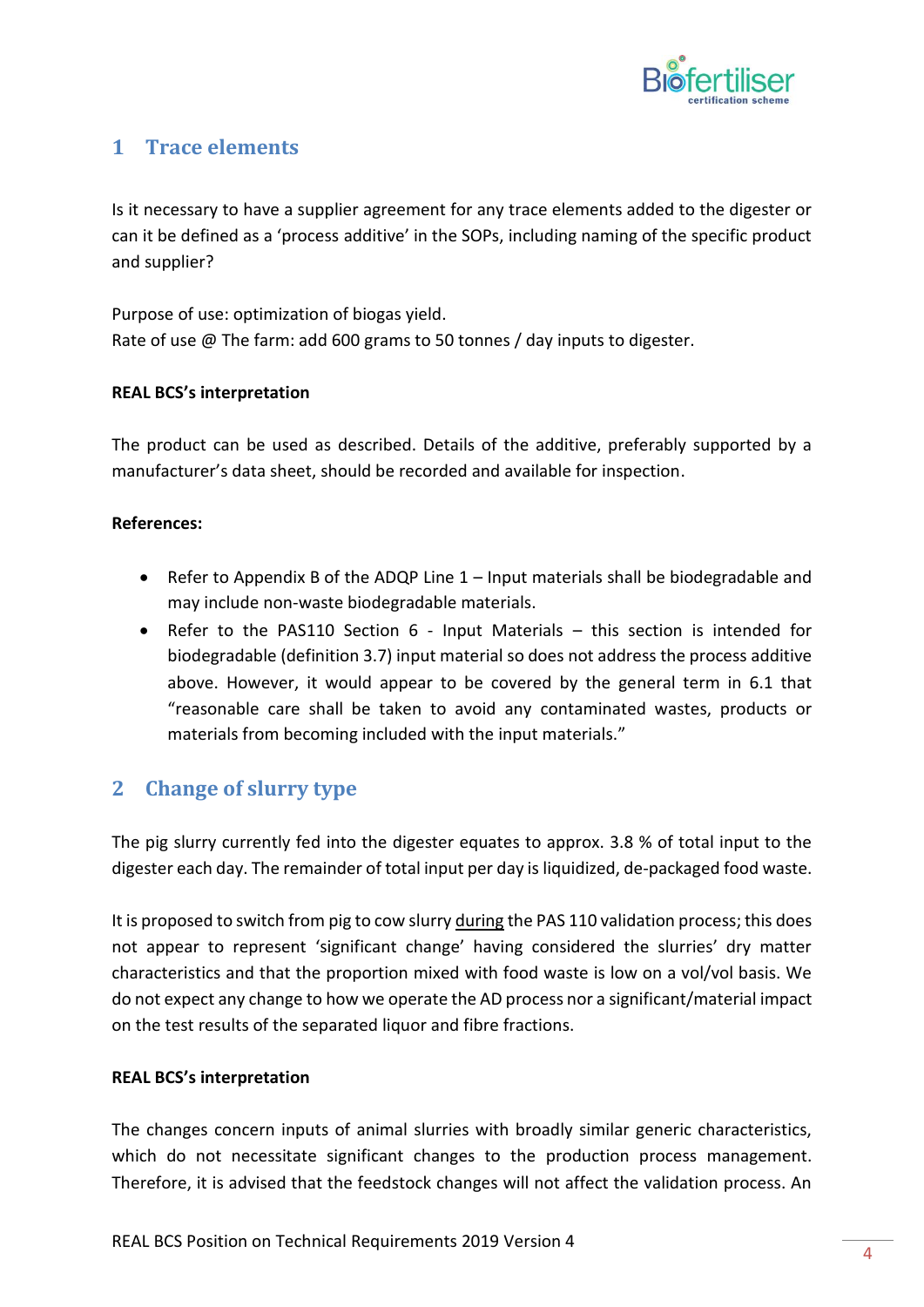

example of a significant change would be where food wastes are introduced for the first time into a plant previously using only animal slurries.

**Reference:** Clause 4.8.5 of PAS 110.

<span id="page-4-0"></span>Significant change is a matter of interpretation, and can relate to input materials, production process management, required quality of digested materials or other factors that affect their quality. If the producer has applied to a certification body for initial or renewal certification, an interpretation of the certification scheme rules may be sought.

### **3 Pathogens**

Pathogen testing according to ABP regulations & PAS 110 requirements ‐ which pathogen indicator species?

LR - Under current arrangements for quarterly ABPR testing the plant analyses pasteurized digestate for Enterobacteriaceae and Salmonella spp. The operator is not currently required to test for E. coli for ABPR approval. As long as these pathogen indicator species continue to be accepted by the Animal Health vets, can the ABPR test results be used for PAS 110 assessment purposes? Note that NRM laboratories offer both alternatives; Enterobacteriaceae and Salmonella spp OR E. coli and Salmonella spp.

#### **REAL BCS's interpretation**

It is understood that the term **Enterobacteriaceae** refers to a large family of bacteria, including pathogens such as *Salmonella* and *Escherichia coli*.

#### **Reference:**

Note that if pathogen sampling is taken in accordance with ABPR then no further tests are required as long as they comply with PAS 110:2014 sections 10.2, 10.3, 10.4 and 10.5 which state that the materials have to be "*sampled after full treatment…...when it is ready for use*". If the plant pasteurises after the digestion process it would fall into this category.

### **3.1 Timing of sample taking**

Our facility and whole digestate has full approval from the Animal Health vets. To date, we have been testing only the whole digestate, before the separation stage. However, this is too early given PAS 110's requirements, and it is the whole digestate that is sampled rather than, individually, the separated fibre and liquor fractions.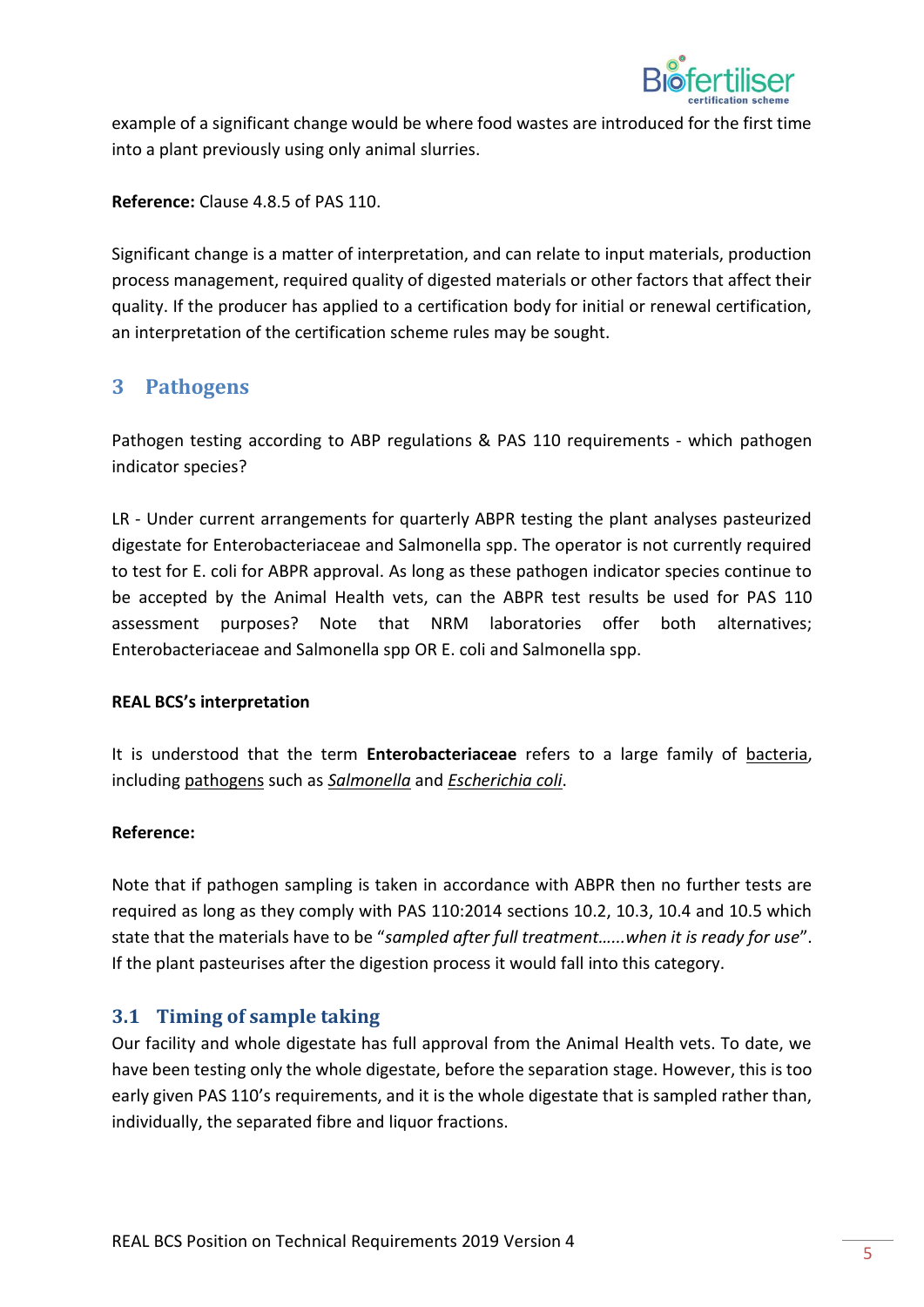

To enable us to use the ABPR test results for demonstrating PAS 110 compliance on pathogen tests, we intend to request permission from the vets to test pasteurized digestate after separation, specifically the separated liquor fraction and, separately, the separated fibre fraction. Please confirm that such change would enable the pathogen testing efficiency we seek or let us know an alternative way to proceed.

#### **REAL BCS's interpretation**

The above procedure would be acceptable under BCS

#### **References:**

- PAS110:2014 Section 10.3 Separated liquor
- PAS110:2014 Section 10.4 Separated fibre
- PAS110:2014 Section 7.2 Pasteurisation

#### **3.2 Laboratory used for pathogen tests**

The plant uses a DEFRA approved laboratory (which is not NRM) to carry out pathogen testing. Can the plant continue to use the laboratory for the pathogen tests, as evidence towards PAS 110 compliance (assuming they continue to offer the indicator species required by the vet)?

#### **REAL BCS's interpretation**

<span id="page-5-0"></span>Where (as above) the ABPR pathogen tests fall within the PAS 110, a Defra approved laboratory would be acceptable. If new tests were required, then only NrM would be acceptable at present.

### **4 Batch size of separated liquor and sampling point**

The plant is currently operating using one pasteurization unit and expect to be operating an additional pasteurization unit (in parallel) early next year. Whole digestate pumped out of the digestion tank will go through the available pasteurization unit (for treatment to EU ABP standard) and afterwards pumped into the pre‐separation holding tank.

It is suggested that the batch sample size for separated liquor is 96 tonnes, which equates to 48 tonnes digestate/day processed through each pasteurizer. Each pasteurizer has capacity for 4 tonne batches and can process 12 batches per day.

The representative sample of separated liquor will be taken from the 'short-term storage' tank that receives the liquid output from the separator unit. This tank is located within the AD permitted area. Because it has a small maximum capacity of 50 tonnes at any one time,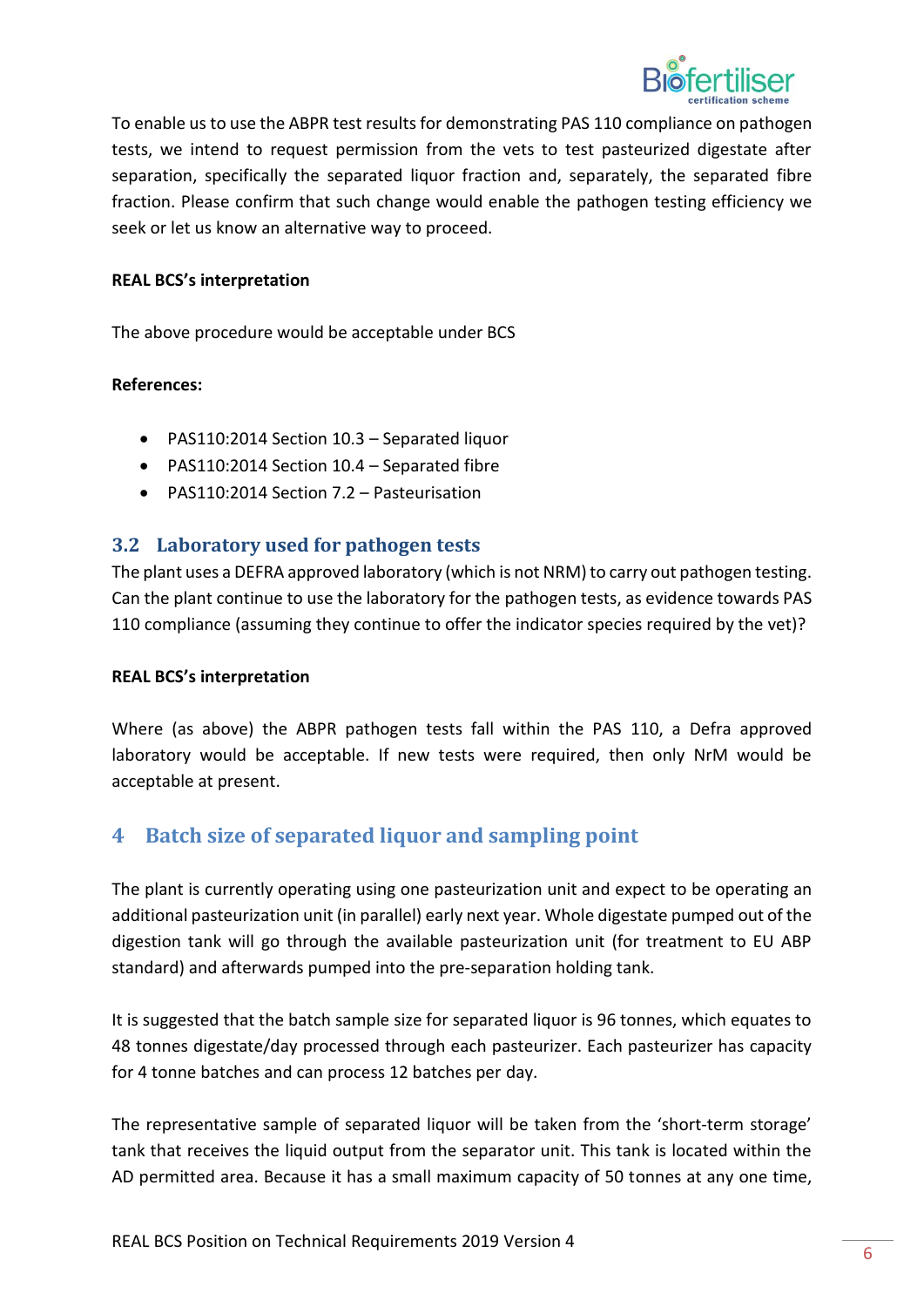

we have to frequently pump separated liquor out of this tank and transport it to our on‐farm lagoon for medium-term storage before use. We plan to sample a 96 tonne batch of separated liquor by following a repeated cycle of 'pumping then sub-sampling from the discharge point' a number of times during a day selected for sampling; the sub‐samples would be combined to form a representative sample of sufficient volume for the laboratory tests. (Our short‐term storage tank does not have a mechanism for mixing the contents.)

In the event of a test result failure on the separated liquor, a representative sample of digestate from the lagoon would be taken for re‐test, after appropriate treatment/corrective action. (By the time we receive the test results, the batch of separated liquor that we sampled will be in the lagoon rather than in the 'short-term storage' tank.)

Are these plans suitable?

#### <span id="page-6-0"></span>**REAL BCS's interpretation**

This procedure is acceptable

### **5 Separated fibre sampling**

The quantity of separated fibre is much smaller than the quantity of separated liquor. It is suggested that the separated fibre batch sample size should be 2 % of the whole pasteurized digestate. Each batch of the 3 batches sampled for PAS 110 testing will be isolated in one corner of the storage bunker during the PAS 110 validation process. Are these plans suitable?

#### **REAL BCS's interpretation**

<span id="page-6-1"></span>There is guidance within PAS 110 (Section 10) on sampling of the whole digestate and liquor, but not specifically on fibre. NrM advise that a fibre sample should consist of at least 7 Kg.

- <span id="page-6-2"></span>**6 Cover for a separated liquor store? – removed**
- <span id="page-6-3"></span>**7 Cover material for separated fibre – removed**
- **8 Position where PTE values are exceeded – removed**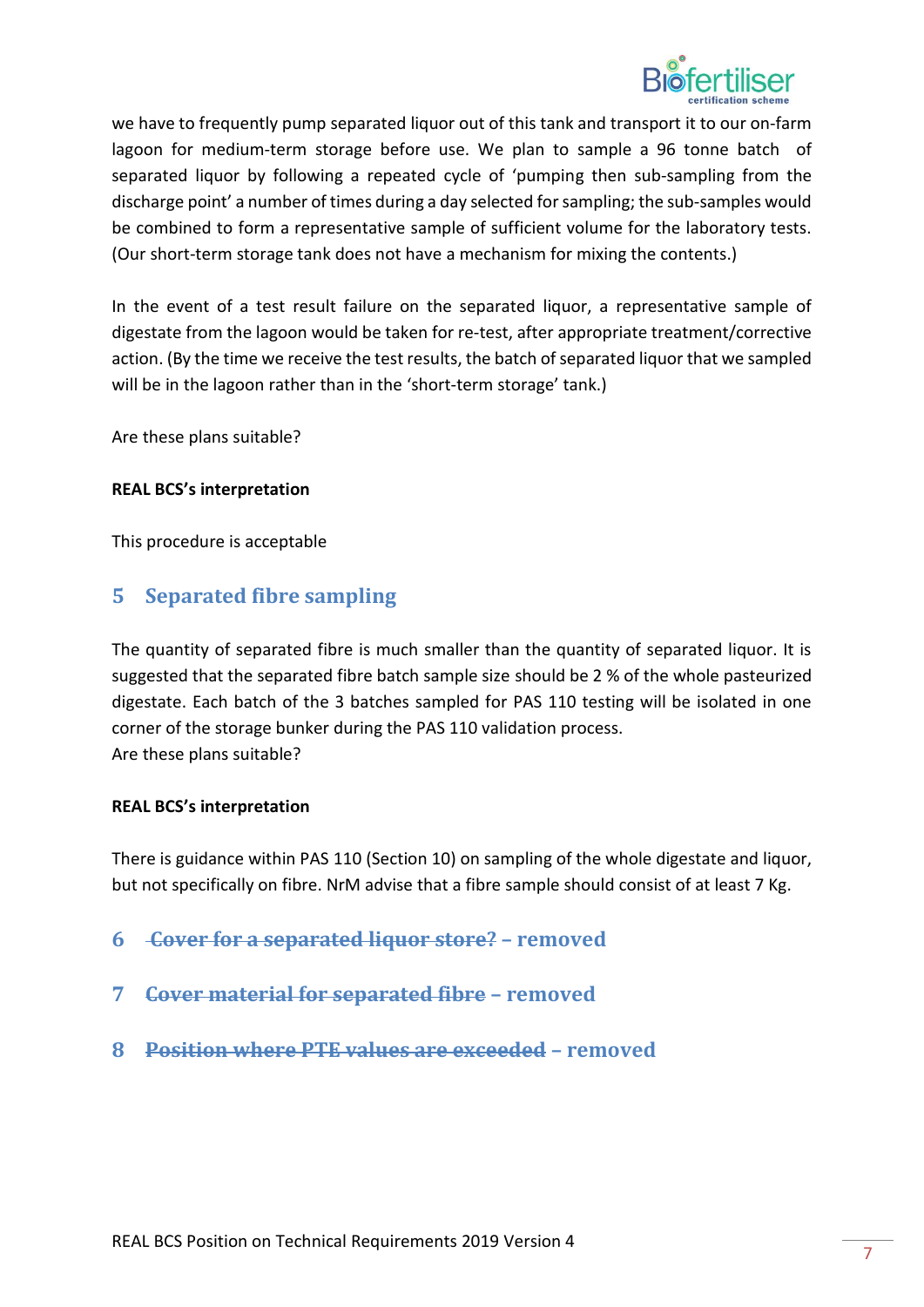

# <span id="page-7-0"></span>**9 Position regarding transition from compliance with Paragraph 7 Exemption (Waste for the benefit of land) to a PTE testing regime in accordance with PAS 110 & ADQP requirements**

Detail: Under Para 7s plants were not required to test soil for PTEs. Two years before the conditions of the future PAS110 & ADQP were confirmed, the plant decided to run its own tests based on an average PTE value over a 50Ha block of land or alternatively averaged on a <sup>3</sup> whole farm<sup>2</sup> basis. The ADQP states that sampling frequency should be in accordance with the values set out in Code of Practice for Agricultural use of Sewage Sludge (the Sludge Code) which also requires that that for sludge at least one sample should be taken for every 5 Ha of land.

#### **REAL BCS's interpretation**

- The Sludge Code is for a high risk material (Sewage Sludge) which, unlike PAS110 and ADQP and ASRS does not have stringent source separation criteria
- The ADQP specifies that the PTE limit values in the Sludge Code are not exceeded but does not mention compliance with the maximum permissable area for soil sampling
- ADQP Section 16 ‐ Covers soil analysis for PTEs ‐ which must be carried out before the first application of digestate and again when predicted concentrations approach 75% of the limit values set out in the Sludge Code
- The operator can use PTE tests carried out in the five years before registering for PAS110 and ADQP or ASRS.
- Operators sampling on a <sup>3</sup>whole farm<sup>2</sup> basis should move to a maximum 50Ha sampling area for PTEs within five years of achieving certification under PAS110 and ADQP/ASRS.

#### **Other key references in the ADQP Appendix H:**

- Section 15 Specifies that soil should be analysed for PTEs to ensure that the limit values set out in the Sludge Code are not exceeded.
- Section 12 States that Quality digestate should not be applied unless the soil has been sampled and analysed within the last five years.<sup>1</sup>
- <span id="page-7-1"></span>• Since the ADQP is not applicable in Scotland, further clarification on this point is required from SEPA.

### <span id="page-7-2"></span>**10 Seeding the digester using material from sewage sludge – removed**

### **11 Certification of the fibre element of digestate only**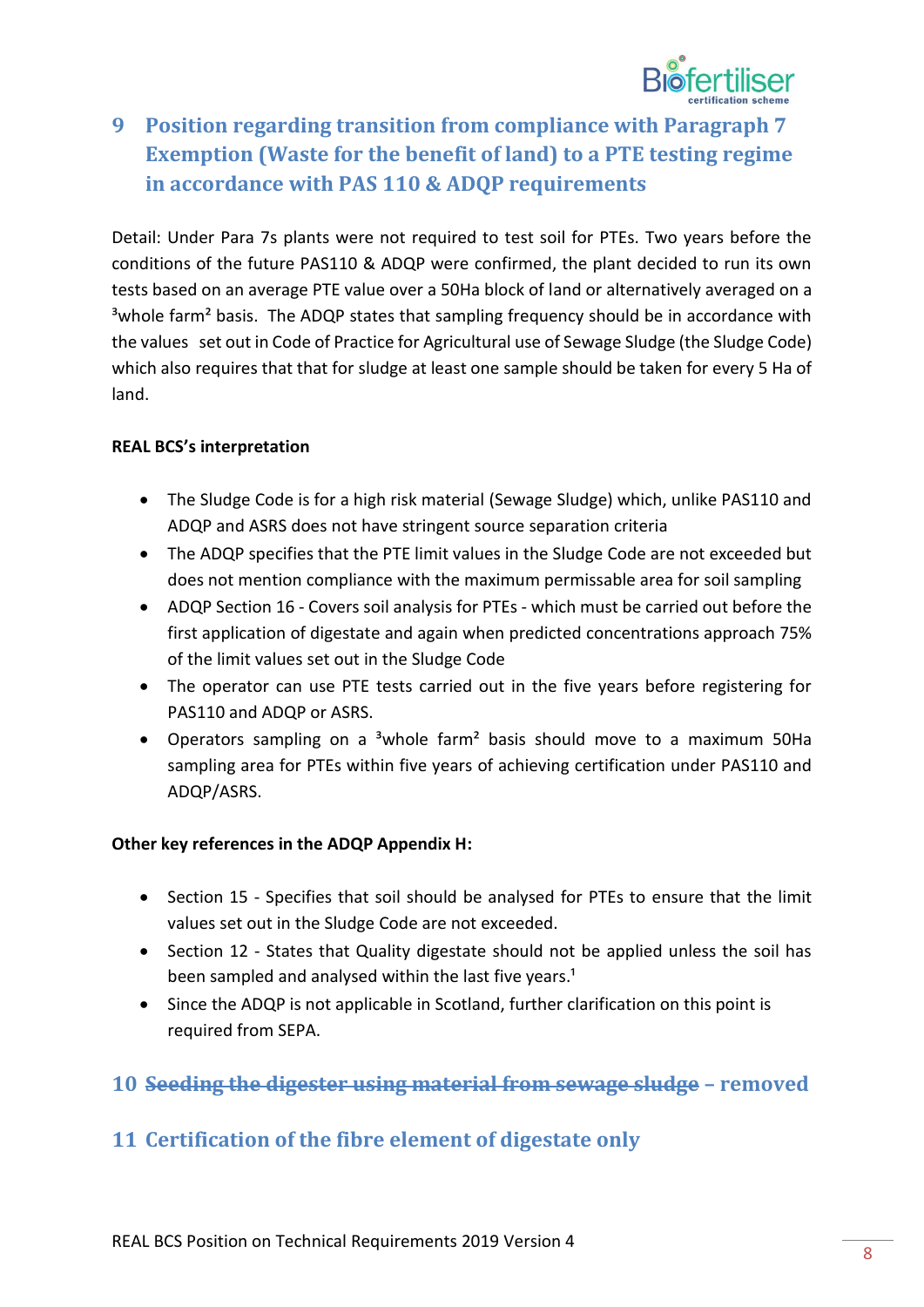

An AD plant is digesting some confectionary feedstocks that include a small gelatine content. This is degraded in the digestion process and is digested with the daily trade effluent stream that is currently going to sewer discharge.

The digestate is very dilute and will be passed though a Huber separator and the liquid fraction discharged to sewer. Only the solid fraction (at about 20% dm is land applied. The liquid fraction is treated by the local water utility. In due course with a COD reduction of over 95% this may be further polished for grey water reuse on site.

Can the fibre alone be certified to PAS110 and ADQP in the case where the liquor is discharged to sewer?

#### **REAL BCS's interpretation**

We consider that the material that is produced as digestate fibre is technically suitable for certification under PAS 110, ADQP (Anaerobic Digestion Quality Protocol) & ASRS. However, a significant requirement for compliance with the ADQP is that there should be a market outlet for the disposal of the product to land. At this plant this is obviously the case with the solid fraction, but we have had to seek confirmation from the independent Certifying Bodies that carry out the certification inspections that the fact that the plant is disposing of cleaned liquor to sewer does not affect the conditions of PAS 110 and ADQP.

It is the opinion of the Certifying Bodies that the PAS110, the ADQP & ASRS do not exclude the situation where only the separated solids are submitted for certification and subsequent application to land.

Although it appears that within PAS110 and ADQP & ASRS the certification of fibre alone is allowable, we consider that it is in the spirit of the BCS to maximize the beneficial use of all elements of digestate including liquor. It would therefore be preferable for the plant to at least consider cleaning the liquid fraction that is being discharged to sewer to the state where it can be recycled as grey water.

<span id="page-8-0"></span>Please note that even where BCS believes this process is in compliance with ADQP & ASRS, the regulatory authorities are the ultimate arbiters.

### **12 Food waste soup as an input material**

An AD plant intends to apply for certification to PAS 110 and the ADQP through the BCS later in the year. The plant is starting to apply PAS and ADQP controls over their inputs and process. They currently accept food waste soup from a soup supplier and the EWC code is listed in Appendix B of the ADQP but the soup supplier will not disclose the soup ingredients.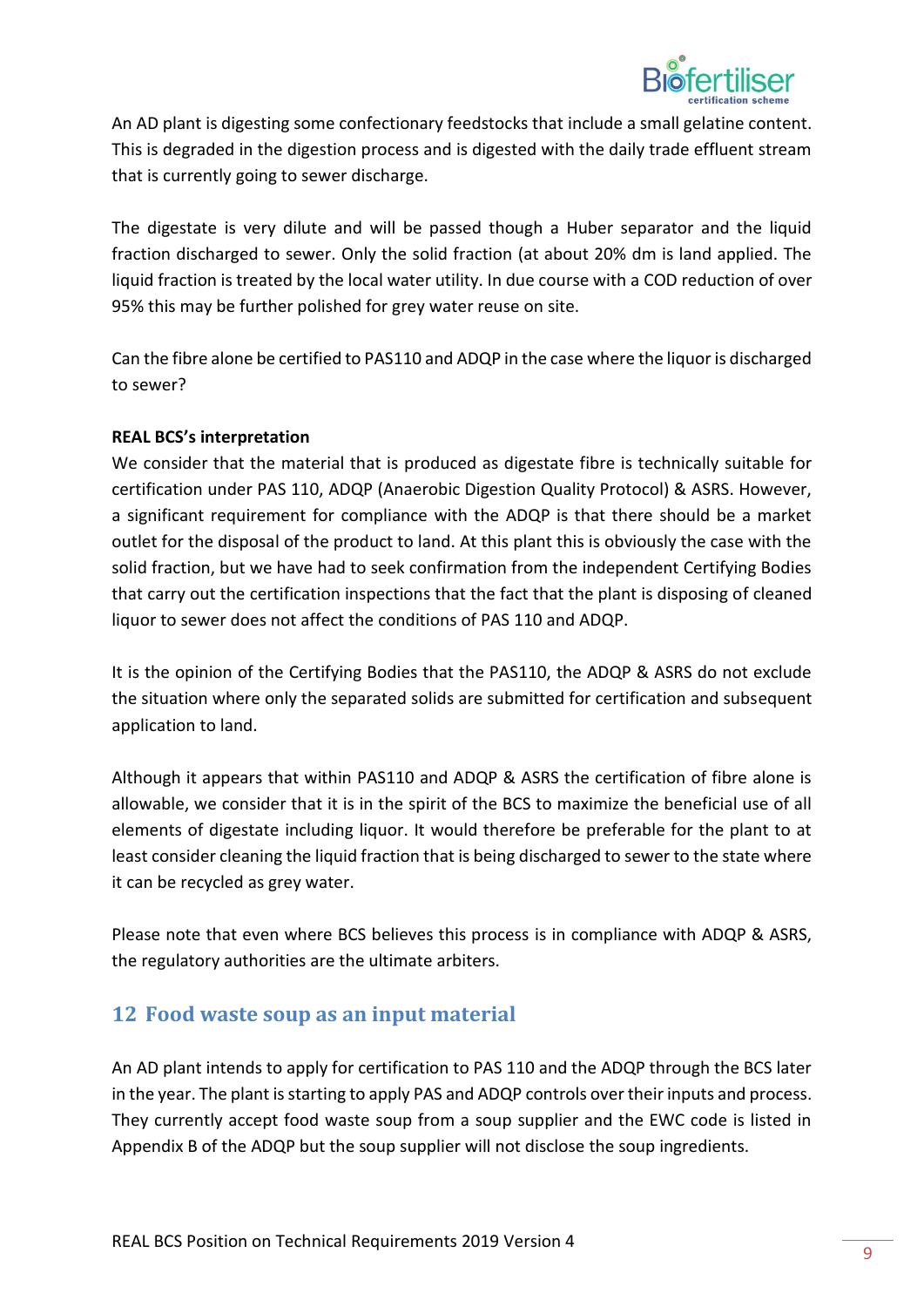

The soup supplier describes the soup as 'compliant with ADQP input requirements' but will not list the waste types and proportions in the soup. This makes it difficult for the operator to perform a robust hazard analysis and to check whether the soup ingredients are permissible inputs in the QP.

#### **REAL BCS's interpretation**

REAL BCS advises that AD operators should not accept and process food waste soup from a supplier unless they have been provided with the full list of waste inputs and these inputs are ADQP compliant. The feedstock should be rejected if the supplier does not list the inputs.

If the waste inputs are compliant, the supplier should provide a full waste transfer note and a written supply agreement should be agreed and in place with the soup supplier, in accordance with clause 6.2 of PAS 110. The AD operator will then need to perform a hazard analysis in relation to the food waste soup inputs and in accordance with the requirements of PAS 110. If accepting waste soup, it is also important to ensure that the tankers are washed and clean.

### <span id="page-9-0"></span>**13 Input materials**

There is a requirement within PAS110:2014 under clause 6.1 to demonstrate that 'reasonable care shall be taken to avoid any contaminated wastes, products or materials from becoming included with the input materials' and that 'The pre-treatment shall use reasonable endeavours to remove non-biodegradable packaging prior to loading those biowastes / biodegradable materials into the digestion system'.

<span id="page-9-1"></span>Depackaging equipment must not be designed to reduce contamination to particle size that will bypass the PAS110 physical contaminants test i.e. particles less than 2mm in a single dimension.

### **14 Sampling point**

Clause 10.1 in PAS110:2014 details when samples should be taken depending on the digestated products produced.

Sampling for measurement of digestate stability shall be carried out at the end of the digestion process and prior to dispatch of digestate from the site of production. This means that whole digestate may be sampled for stability, prior to separation into liquor and fibre,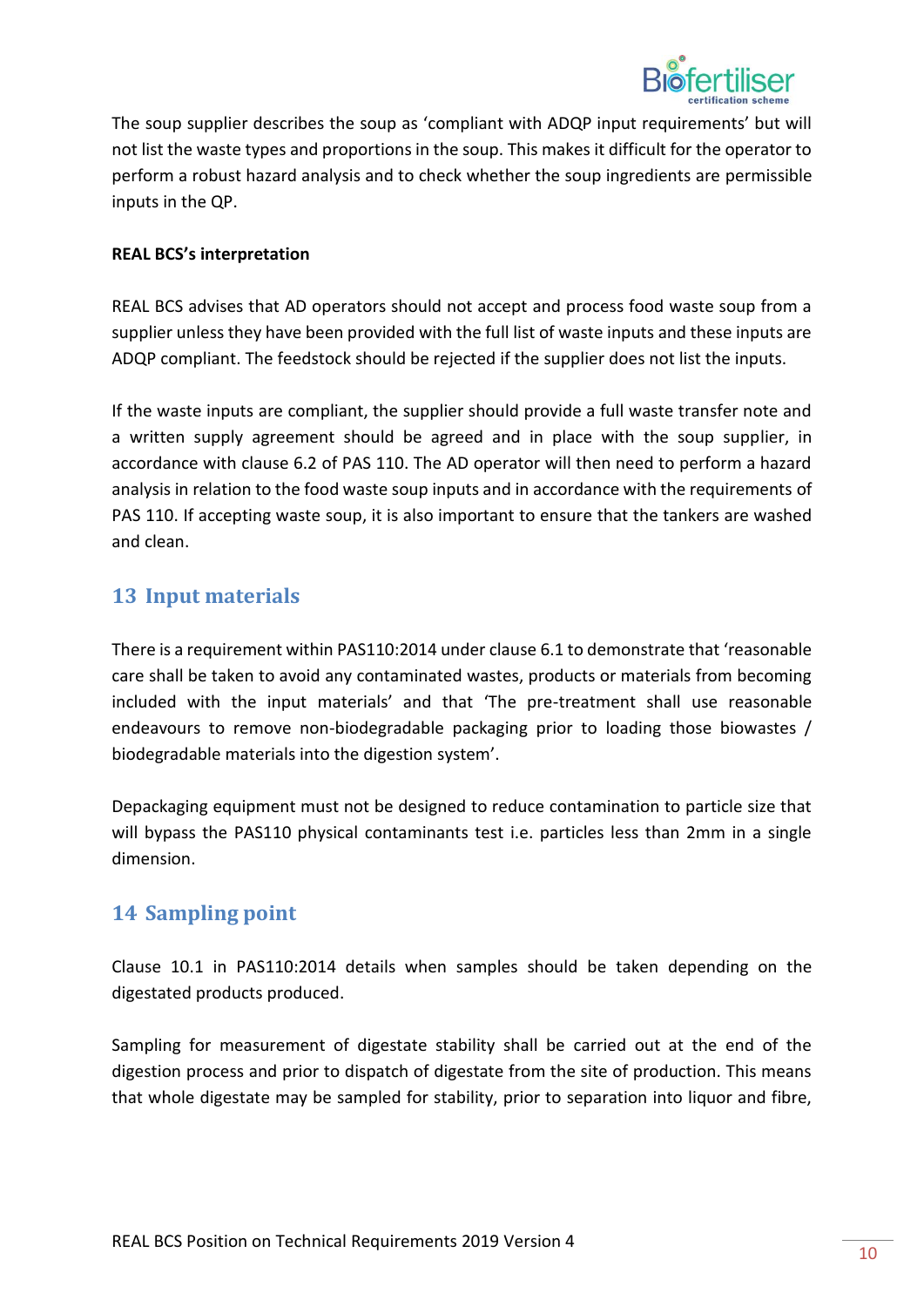

<span id="page-10-0"></span>i.e. it is not compulsory to test each digested material output for stability if the whole digestate was sampled and tested before separation.

## **15 Sample transport and storage requirements**

The sample shall be sent to the lab for testing within 1 day after the sample was taken. Samples waiting to be sent to the lab and archive samples should be stored in a dark, dry, cool place (ideally less than 10oC but not below 1oC. Insulated boxes with ice blocks shall be used to ensure the temperature is maintained (particularly relevant in the summer). Digestate samples should not be frozen prior to submission to the laboratory.

<span id="page-10-1"></span>Operators should use a service that will deliver the sample to the laboratory within a maximum of 72 hours (24 hours is strongly recommended where possible), particularly if the sample is being tested for pathogen indicators.

### **16 Co-operatives and the pasteurisation exemption**

A co-operative (farming / horticultural / forestry) may be set up to carry out one anaerobic digestion process within the co-operatives holdings. The below sets out the requirements that a co-operative must comply with.

#### **16.1 Requirements for a cooperative**

PAS110:2014 sets out criteria for digested materials made only from manure, unprocessed crops, processed crops, crop residues, glycerol, and/or used animal bedding that arise within a single holding or a co-operative and after digestion are returned to and used entirely within the same premises or holding or co-operative.

There must be a clearly identified entity / organisation or individual within the co-operative with the overall responsibility for the QMS. This identified person/organisation will be responsible for gathering the evidence of compliance with the requirements from all members of the co-operative.

Cooperatives must have a signed agreement in place as summarised below.

### **16.2 Terms of the agreement**

There must be an agreement between the operator and a number of local farms (calling it a Co-operative), from which all the inputs for the AD plant would be sourced. If the cooperative are operating under clause 6.3 and 7.2.5 (exemptions for requirements for written supply agreements and pasteurization) then the materials must be used entirely within the same cooperative's premises or holdings and this should be stated in the agreement.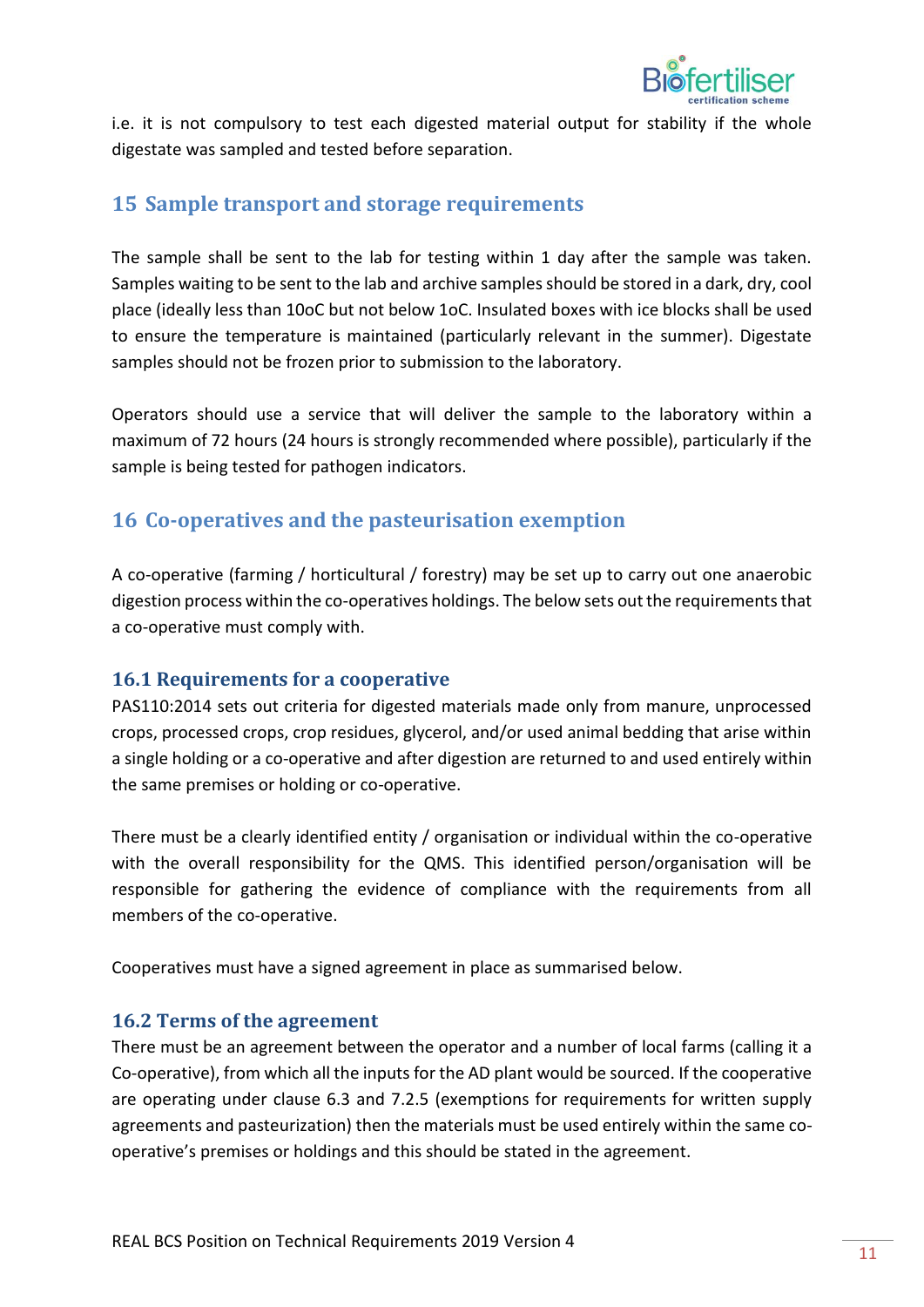

The agreement should be for a minimum of one year to stop farmers joining the cooperative for a short period and leaving immediately after supplying feedstock.

#### **16.3 Signatories to the agreement**

The signatories should include the plant operators, the person/organisation identified as responsible for the QMS, the land managers/farmers who are providing the feedstock and managing the digestate spreading and also the owners of any of the land that is managed by the land managers or farmers. It is important that the land owners are made aware ofthe risks as they may take over the management of the land soon after digestates have been applied.

#### **16.4 Pathogen testing**

Under circumstances where input materials arising within the co-operatives premises have not been through a pasteurisation step, the signatories to the agreement need to be aware of the risk that they may be exposing themselves to. There is still a requirement to test for Salmonella and E.coli.

#### **16.5 Digested products**

On delivery of the digestate, the digestate producer must supply a certificate stating what inputs (and sources) the digestate has been produced from and what the risks may be and highlighting the lack of pasteurisation where relevant. The digestate must be fit for purpose and the certificate must state what purposes the digestate is fit for. The certificate could detail that the AD operator has taken reasonable care to ensure that the digestate is free from named local plant pathogens, alert the end users to the risk from the lack of pasteurisation and naming the farms from which the unpasteurised material is derived. The pathogen testing in 16.2 of these rules may also be provided.

# <span id="page-11-0"></span>**17 Non-conforming batches or portions of production**

<span id="page-11-1"></span>The operator shall have a clear, written contingency plan to deal with non-conforming batches or portions of production. Providing that the HACCP and quality management system are designed and implemented correctly, non-conforming batches should not be produced.

# **18 Equivalent pasteurisation stage**

Where a plant does not have pasteurisation but accepts input material from a process that has an equivalent pasteurisation stage, (see 7.2.2 of PAS110:2014), the auditor must see satisfactory evidence (such as HACCP and input supply agreements) of the equivalent treatment and may need to be granted access to the site of the input production and associated documentation to verify pasteurisation has taken place. The CB may make additional charges for visiting additional sites.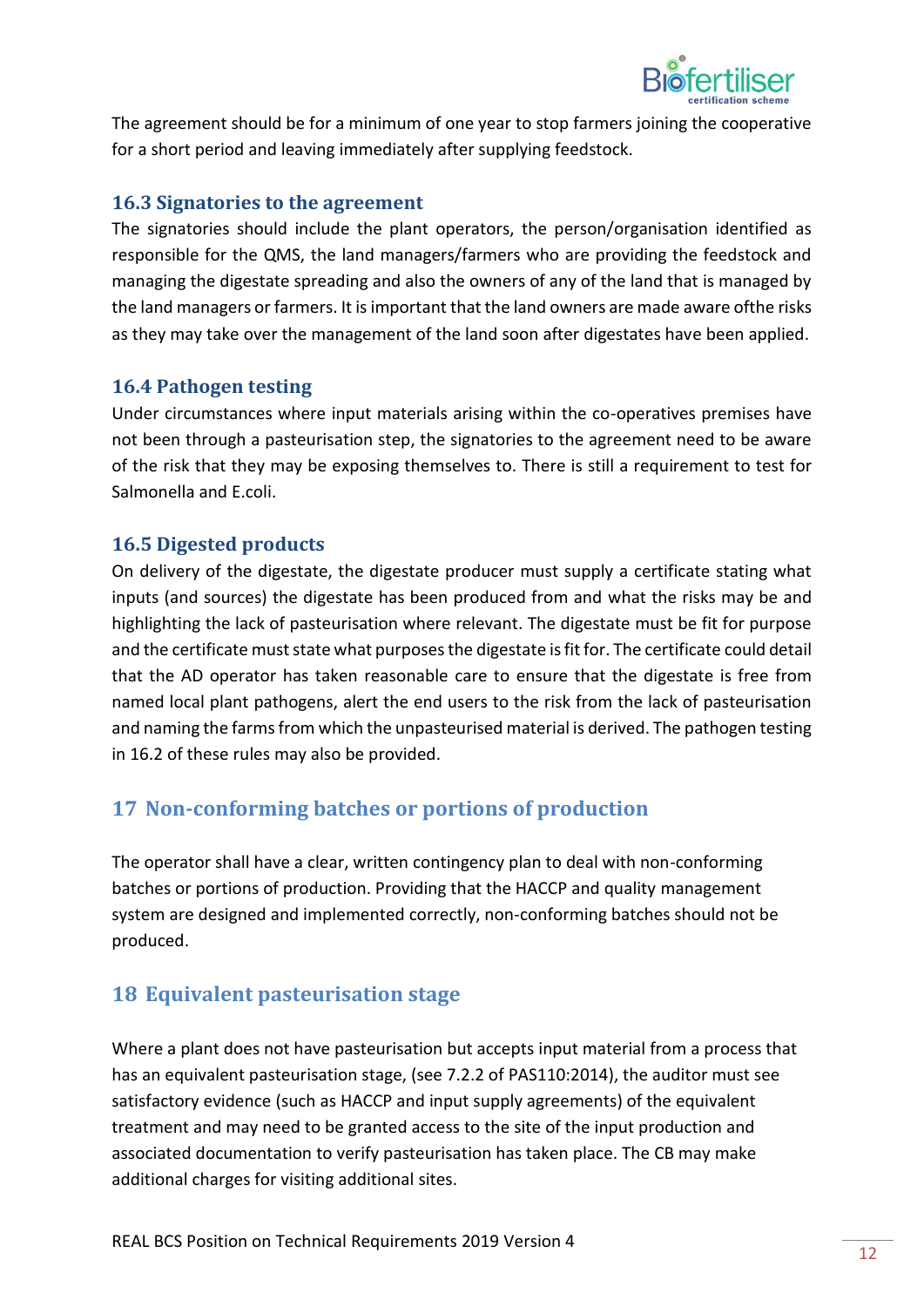

# <span id="page-12-0"></span>**19 Re-validation**

In the event of significant changes, as stated in clause 4.8.5 in PAS110:2014, it may become necessary for some digestion processes to be re-validated. Whether or not a digested product may continue to use the BCS certificate and conformity mark during re-validation will depend on the circumstances in each case, and will be at the discretion of the Certification Body and in accordance with the requirements of the relevant regulatory bodies.

In the event that a member makes any change to their process which may include the QMS, HACCP, personnel, process, feedstock or equipment they must notify their CB. The CB will decide whether or not the change is significant and require revalidation. In the event that the change is not deemed to require re-validation the CB may request evidence from the member that the change has not had an impact on the quality of the digestate being produced. Following a change that requires re-validation the CB may grant the member positive release of batches of material that have been produced by a compliant process with test results to demonstrate the material passes on all relevant parameters.

<span id="page-12-1"></span>Where appropriate the CB may carry out a spot check audit at the site, and may make a charge for this. The charge must be reasonable and agreed before the audit takes place

### **20 Dispatch information**

When digestate is dispatched directly to a contractor that spreads digestate on behalf of a farmer/end user (third-party contractor), the operator shall supply a Contract of Supply or a Product Information Sheet to the company which contains clear terms and conditions for product storage and use. This should be accompanied by a Declaration Form.

The Declaration Form should be signed by the company declaring that all the required information has been passed on by the operator and the contractor will commit to minimising any risks associated with spreading. It is advisable that the operator obtains and keeps a copy of the Contract that has been signed by both parties and the Declaration Form that has been signed by the contractor.

*REAL BCS recommends that operators use assured / certified contractors that have been independently audited and certified to a quality standard for land-based contractors. (One scheme recognised by REAL BCS is the Assured Land-Based Contractor (ALBC) Scheme run by the National Association of Agricultural Contractors (NAAC).) REAL also recommends that operators provide contractors with Defra's Code of Good Agricultural Practice (COGAP) for Reducing Ammonia Emissions, available here:*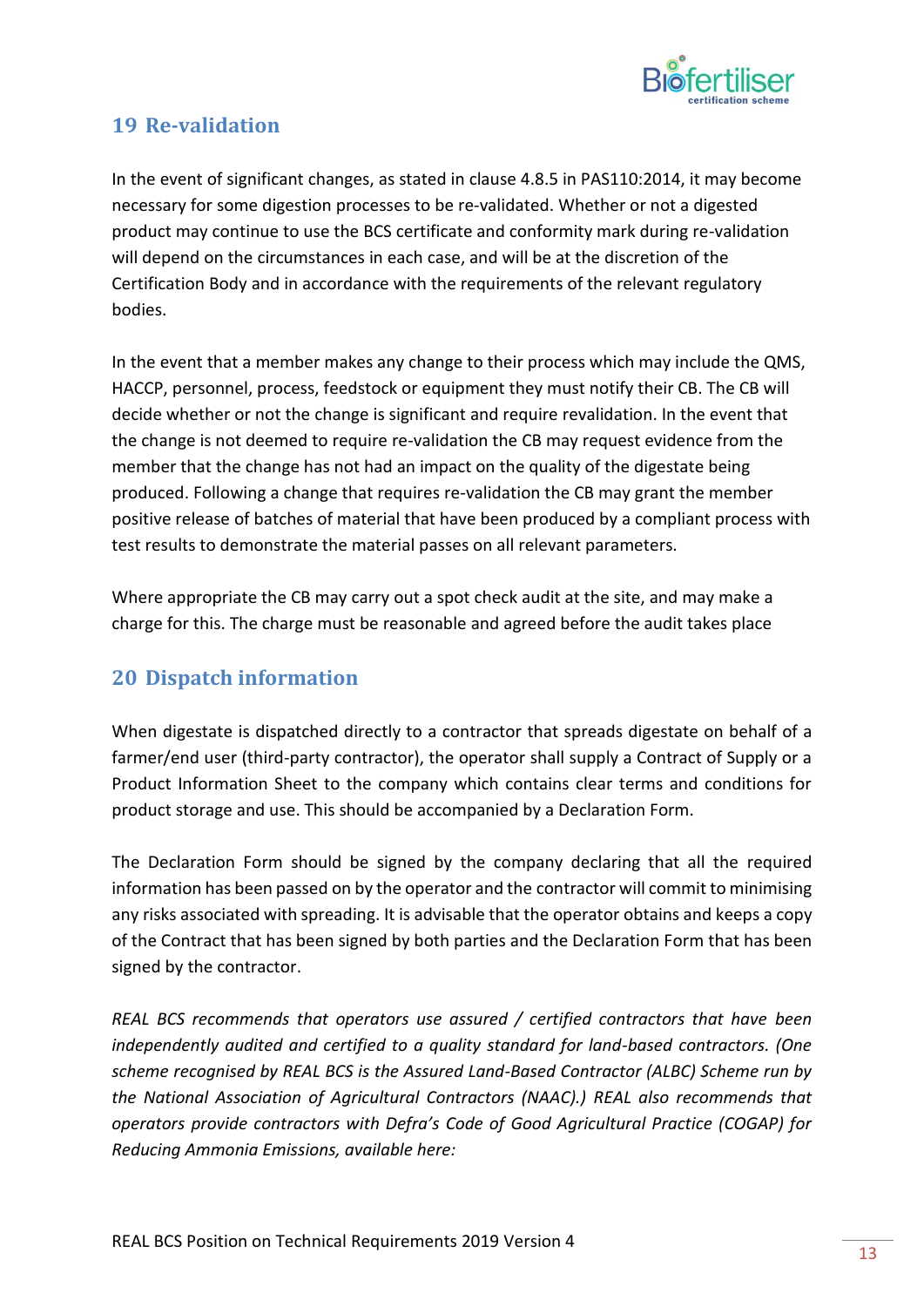

<span id="page-13-0"></span>*[https://assets.publishing.service.gov.uk/government/uploads/system/uploads/attachment\\_](https://assets.publishing.service.gov.uk/government/uploads/system/uploads/attachment_data/file/729646/code-good-agricultural-practice-ammonia.pdf) [data/file/729646/code-good-agricultural-practice-ammonia.pdf](https://assets.publishing.service.gov.uk/government/uploads/system/uploads/attachment_data/file/729646/code-good-agricultural-practice-ammonia.pdf)*

# **21 Use of final effluent for feedstock dilution**

An AD plant intends to apply for certification to PAS 110, the ADQP, and the BCS Scheme Rules later in the year. The input materials are all compliant with the ADQP, but water is added after de-packaging the feedstock to ensure that the material is of good consistency to be passed into the digesters. The water is sourced from the drinking water main on site. The facility is adjacent to a wastewater treatment works, which discharges final effluent to a local water course. Can this final effluent be used for feedstock dilution under the BCS?

#### **REAL BCS's interpretation**

Final effluent that is not discharged as per the Waste Water Treatment Works (WWTW) Environmental Permitting Regulations (EPR) water discharge permit is a 'waste' material with an EWC code that is not listed in Appendix B of the ADQP as a permissible input.

<span id="page-13-1"></span>Therefore, this AD operator cannot use this final effluent for feedstock dilution, if they seek certification through the Biofertiliser Certification Scheme.

### **22 Physical contaminants testing of separated liquor**

Table 1 of PAS 110 specifies the test parameters, upper limit values and declaration parameters for validation. The table specifies the upper limit values for physical contaminants in whole digestate (WD), separated liquor (SL), and separated fibre (SF).

NOTE 2 of Table 1 states that '*Separated liquor is exempt from physical contaminants tests only if the separation technology used by the producer results in all particles being < 2 mm in the separated liquor fraction.*'

Table 3 of PAS 110 specifies the minimum digestate testing and quality requirements after validation. The table specifies the upper limit values for physical contaminants in whole digestate (WD), separated liquor (SL), and separated fibre (SF).

NOTE 2 of Table 3 also states that '*Separated liquor is exempt from physical contaminants tests only if the separation technology used by the producer results in all particles being < 2 mm in the separated liquor fraction.*'

#### **REAL BCS's interpretation**